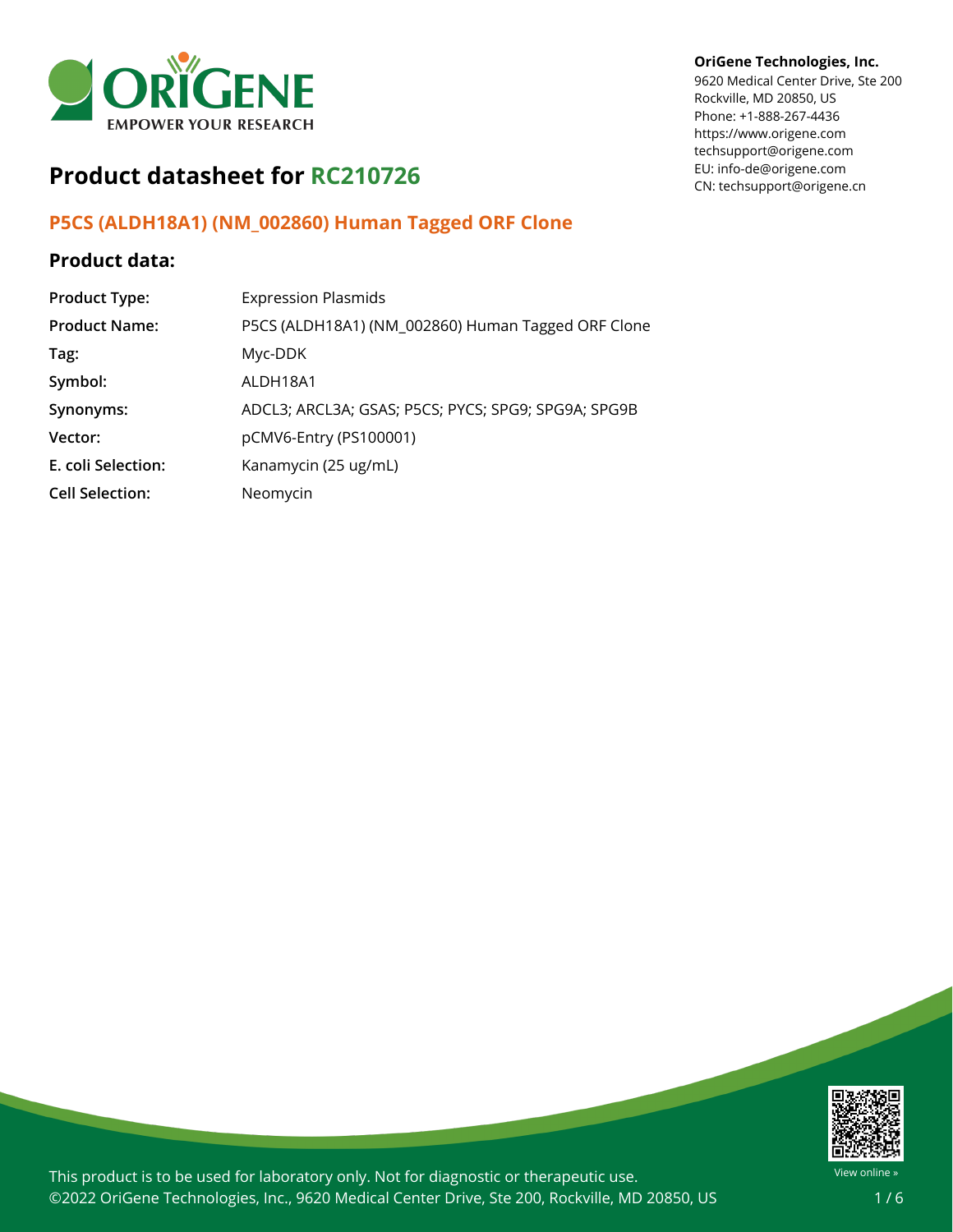| ORIGENE | P5CS (ALDH18A1) (NM_002860) Human Tagged ORF Clone - RC210726 |
|---------|---------------------------------------------------------------|
|---------|---------------------------------------------------------------|

**ORF Nucleotide Sequence:**

>RC210726 ORF sequence Red=Cloning site Blue=ORF Green=Tags(s)

TTTTGTAATACGACTCACTATAGGGCGGCCGGGAATTCGTCGACTGGATCCGGTACCGAGGAGATCTGCC **GCCGCGATCGCC** 

ATGTTGAGTCAAGTTTACCGCTGTGGGTTCCAGCCCTTCAACCAACATCTTCTGCCCTGGGTCAAGTGTA CAACCGTCTTCAGATCTCATTGTATCCAGCCTTCAGTCATCAGACATGTTCGTTCTTGGAGCAACATCCC GTTTATCACTGTACCCCTCAGTCGTACACATGGCAAGTCCTTCGCCCACCGCAGTGAGCTGAAGCATGCC AAGAGAATCGTGGTGAAGCTCGGCAGTGCCGTGGTGACCCGAGGGGATGAATGTGGCCTGGCCCTGGGGC GCTTGGCATCTATTGTTGAGCAGGTATCAGTGCTGCAGAATCAGGGCAGAGAGATGATGCTGGTGACCAG TGGAGCCGTAGCCTTTGGCAAACAACGCTTGCGCCATGAGATCCTTCTGTCTCAGAGCGTGCGGCAGGCC CTCCACTCGGGGCAGAACCAGCTGAAAGAAATGGCAATTCCAGTCTTAGAGGCACGAGCCTGTGCAGCTG CCGGACAGAGTGGGCTGATGGCCTTGTATGAGGCTATGTTTACCCAGTACAGCATCTGTGCTGCCCAGAT TTTGGTGACCAATTTGGATTTCCATGATGAGCAGAAGCGCCGGAACCTCAATGGAACACTTCATGAACTC CTTAGAATGAACATTGTCCCCATTGTCAACACAAATGATGCTGTTGTCCCCCCAGCTGAGCCCAACAGTG ACCTGCAGGGGGTAAATGTTATTAGTGTTAAAGATAATGATAGCCTGGCTGCCCGACTGGCTGTGGAAAT GAAAACTGATCTCTTGATTGTTCTTTCAGATGTAGAAGGCCTTTTTGACAGCCCCCCAGGTTCAGATGAT GCAAAGCTTATTGATATATTTTATCCCGGAGATCAGCAGTCTGTGACATTTGGAATCAAGTCTAGAGTGG GAATGGGTGGCATGGAAGCCAAGGTGAAAGCAGCCCTCTGGGCTTTGCAAGGTGGCACTTCTGTTGTTAT TGCCAATGGAACCCACCCAAAGGTGTCTGGGCACGTCATCACAGACATTGTGGAGGGGAAGAAAGTTGGT ACCTTCTTTTCAGAAGTAAAGCCTGCAGGCCCTACTGTTGAGCAGCAGGGAGAAATGGCGCGATCTGGAG GAAGGATGTTGGCCACCTTGGAACCTGAGCAGAGAGCAGAAATTATCCATCATCTGGCTGATCTGTTGAC GGACCAGCGTGATGAGATCCTGTTAGCCAACAAAAAAGACTTGGAGGAGGCAGAGGGGAGACTTGCAGCT CCTCTGCTGAAACGTTTAAGCCTCTCCACATCCAAATTGAACAGCCTGGCCATCGGTCTGCGACAGATCG CAGCCTCCTCCCAGGACAGCGTGGGACGTGTTTTGCGCCGCACCCGAATCGCCAAAAACTTGGAACTGGA ACAAGTGACTGTCCCAATTGGAGTTCTGCTGGTGATCTTTGAATCTCGTCCTGACTGTCTACCCCAGGTG GCAGCTTTGGCTATCGCAAGTGGCAATGGCTTGTTACTCAAAGGAGGGAAGGAGGCTGCACACAGCAACC GGATTCTCCACCTCCTGACCCAGGAGGCTCTCTCAATCCATGGAGTCAAGGAGGCCGTGCAACTGGTGAA TACCAGAGAAGAAGTTGAAGATCTTTGCCGCCTAGACAAAATGATAGATCTGATCATTCCACGTGGCTCT TCCCAGCTGGTCAGAGACATCCAGAAAGCTGCTAAGGGGATTCCAGTGATGGGGCACAGCGAAGGGATCT GTCACATGTATGTGGATTCCGAGGCCAGTGTTGATAAGGTCACCAGGCTAGTCAGAGACTCTAAATGTGA ATATCCAGCTGCCTGTAATGCTTTGGAGACTTTGTTAATCCACCGGGATCTGCTCAGGACACCATTATTT GACCAGATCATTGATATGCTGAGAGTGGAACAGGTAAAAATTCATGCAGGCCCCAAATTTGCCTCCTATC TGACCTTCAGCCCCTCCGAAGTGAAGTCACTCCGAACTGAGTATGGGGACCTGGAATTATGCATTGAAGT AGTGGACAACGTTCAGGATGCCATTGACCACATCCACAAGTATGGCAGCTCCCACACGGATGTCATCGTC ACAGAGGACGAAAACACAGCGGAGTTCTTCCTGCAGCACGTAGACAGTGCCTGTGTGTTCTGGAATGCCA GCACTCGCTTTTCTGATGGTTACCGCTTTGGACTGGGAGCTGAAGTGGGAATCAGTACATCGAGAATCCA CGCCCGGGGACCAGTAGGACTTGAGGGACTGCTTACTACTAAGTGGCTGCTGCGAGGGAAGGACCACGTG GTCTCAGATTTCTCAGAGCATGGAAGTTTAAAATATCTTCATGAGAACCTCCCTATTCCTCAGAGAAACA **CCAAC** 

ACGCGTACGCGGCCGCTCGAGCAGAAACTCATCTCAGAAGAGGATCTGGCAGCAAATGATATCCTGGATT ACAAGGATGACGACGATAAGGTTTAA

This product is to be used for laboratory only. Not for diagnostic or therapeutic use. ©2022 OriGene Technologies, Inc., 9620 Medical Center Drive, Ste 200, Rockville, MD 20850, US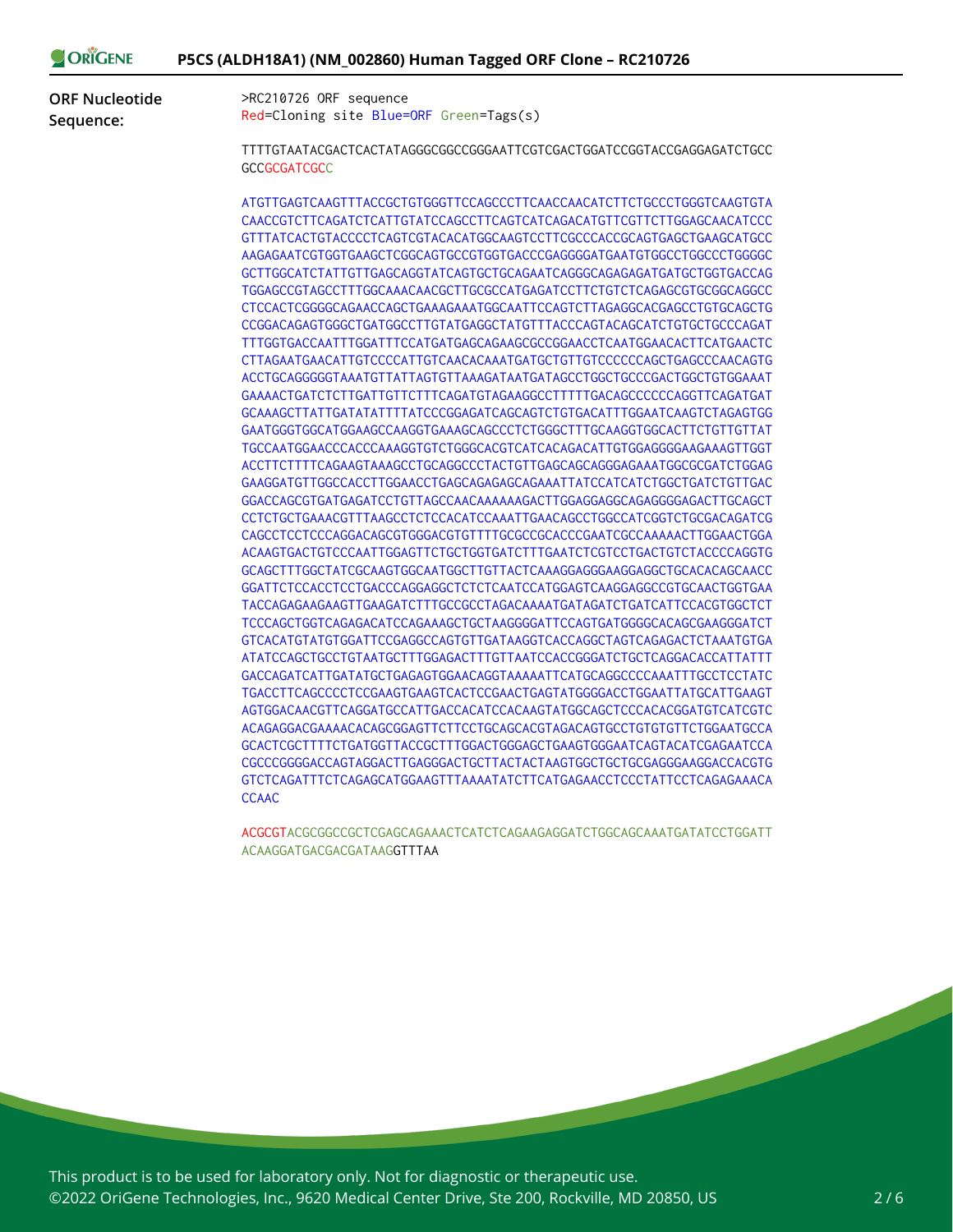| <b>ORIGENE</b>            | P5CS (ALDH18A1) (NM_002860) Human Tagged ORF Clone - RC210726                                                                                                                                                                                                                                                                                                                                                                                                                                                                                                                                                                                                                                                                                                                                                                                                           |
|---------------------------|-------------------------------------------------------------------------------------------------------------------------------------------------------------------------------------------------------------------------------------------------------------------------------------------------------------------------------------------------------------------------------------------------------------------------------------------------------------------------------------------------------------------------------------------------------------------------------------------------------------------------------------------------------------------------------------------------------------------------------------------------------------------------------------------------------------------------------------------------------------------------|
| <b>Protein Sequence:</b>  | >RC210726 protein sequence<br>Red=Cloning site Green=Tags(s)                                                                                                                                                                                                                                                                                                                                                                                                                                                                                                                                                                                                                                                                                                                                                                                                            |
|                           | MLSQVYRCGFQPFNQHLLPWVKCTTVFRSHCIQPSVIRHVRSWSNIPFITVPLSRTHGKSFAHRSELKHA<br>KRIVVKLGSAVVTRGDECGLALGRLASIVEQVSVLQNQGREMMLVTSGAVAFGKQRLRHEILLSQSVRQA<br>LHSGQNQLKEMAIPVLEARACAAAGQSGLMALYEAMFTQYSICAAQILVTNLDFHDEQKRRNLNGTLHEL<br>LRMNIVPIVNTNDAVVPPAEPNSDLOGVNVISVKDNDSLAARLAVEMKTDLLIVLSDVEGLFDSPPGSDD<br>AKLIDIFYPGDOOSVTFGIKSRVGMGGMEAKVKAALWALOGGTSVVIANGTHPKVSGHVITDIVEGKKVG<br>TFFSEVKPAGPTVEOOGEMARSGGRMLATLEPEORAEIIHHLADLLTDORDEILLANKKDLEEAEGRLAA<br>PLLKRLSLSTSKLNSLAIGLROIAASSODSVGRVLRRTRIAKNLELEOVTVPIGVLLVIFESRPDCLPOV<br>AALAIASGNGLLLKGGKEAAHSNRILHLLTOEALSIHGVKEAVOLVNTREEVEDLCRLDKMIDLIIPRGS<br>SOLVRDIOKAAKGIPVMGHSEGICHMYVDSEASVDKVTRLVRDSKCEYPAACNALETLLIHRDLLRTPLF<br>DQIIDMLRVEQVKIHAGPKFASYLTFSPSEVKSLRTEYGDLELCIEVVDNVQDAIDHIHKYGSSHTDVIV<br>TEDENTAEFFLQHVDSACVFWNASTRFSDGYRFGLGAEVGISTSRIHARGPVGLEGLLTTKWLLRGKDHV<br>VSDFSEHGSLKYLHENLPIPQRNTN |
|                           | <b>TRTRPLEOKLISEEDLAANDILDYKDDDDKV</b>                                                                                                                                                                                                                                                                                                                                                                                                                                                                                                                                                                                                                                                                                                                                                                                                                                  |
| Chromatograms:            | https://cdn.origene.com/chromatograms/mk6692_c12.zip                                                                                                                                                                                                                                                                                                                                                                                                                                                                                                                                                                                                                                                                                                                                                                                                                    |
| <b>Restriction Sites:</b> | Sgfl-Mlul                                                                                                                                                                                                                                                                                                                                                                                                                                                                                                                                                                                                                                                                                                                                                                                                                                                               |

This product is to be used for laboratory only. Not for diagnostic or therapeutic use. ©2022 OriGene Technologies, Inc., 9620 Medical Center Drive, Ste 200, Rockville, MD 20850, US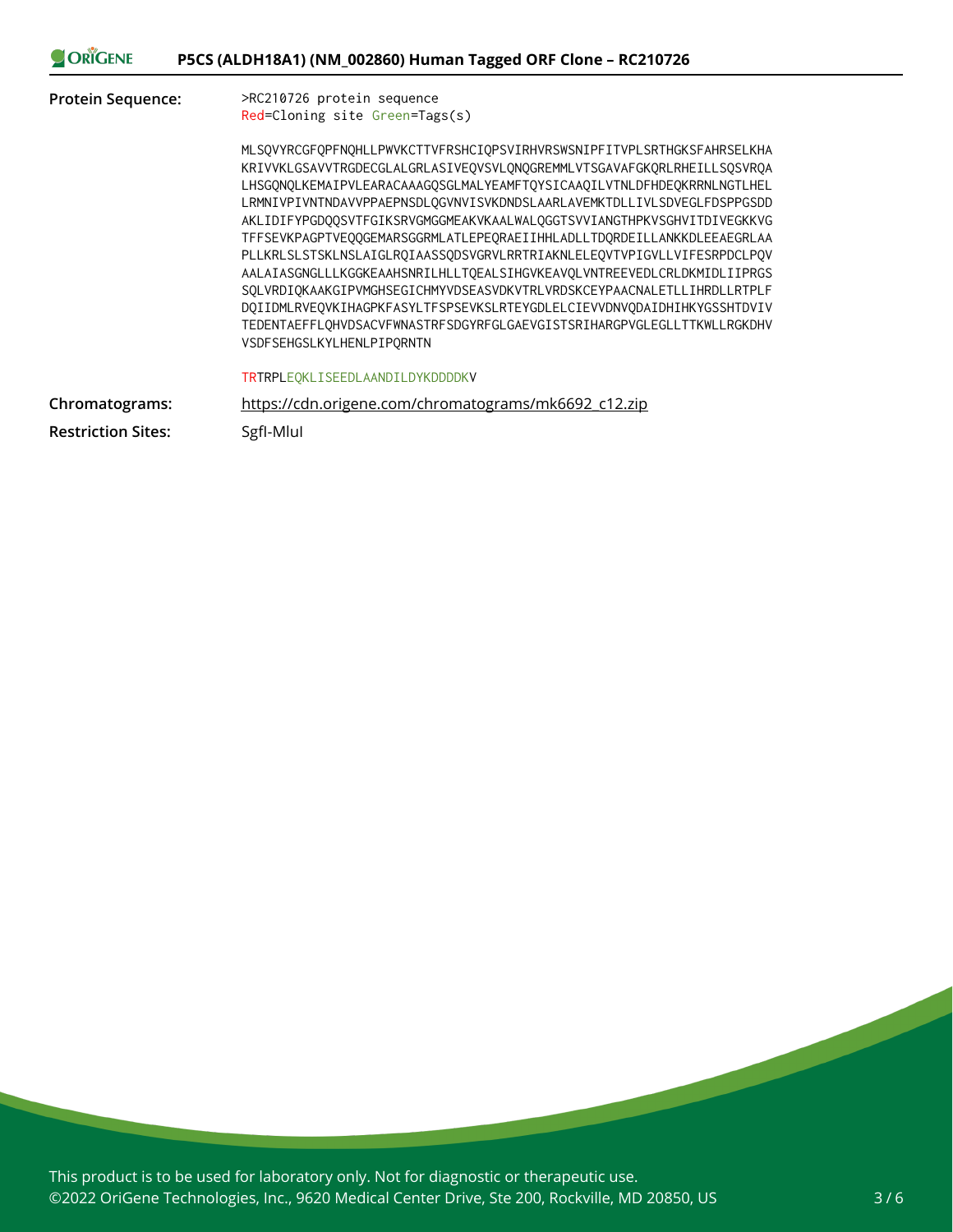

#### **Cloning Scheme:**



\* The last codon before the Stop codon of the ORF

This product is to be used for laboratory only. Not for diagnostic or therapeutic use. ©2022 OriGene Technologies, Inc., 9620 Medical Center Drive, Ste 200, Rockville, MD 20850, US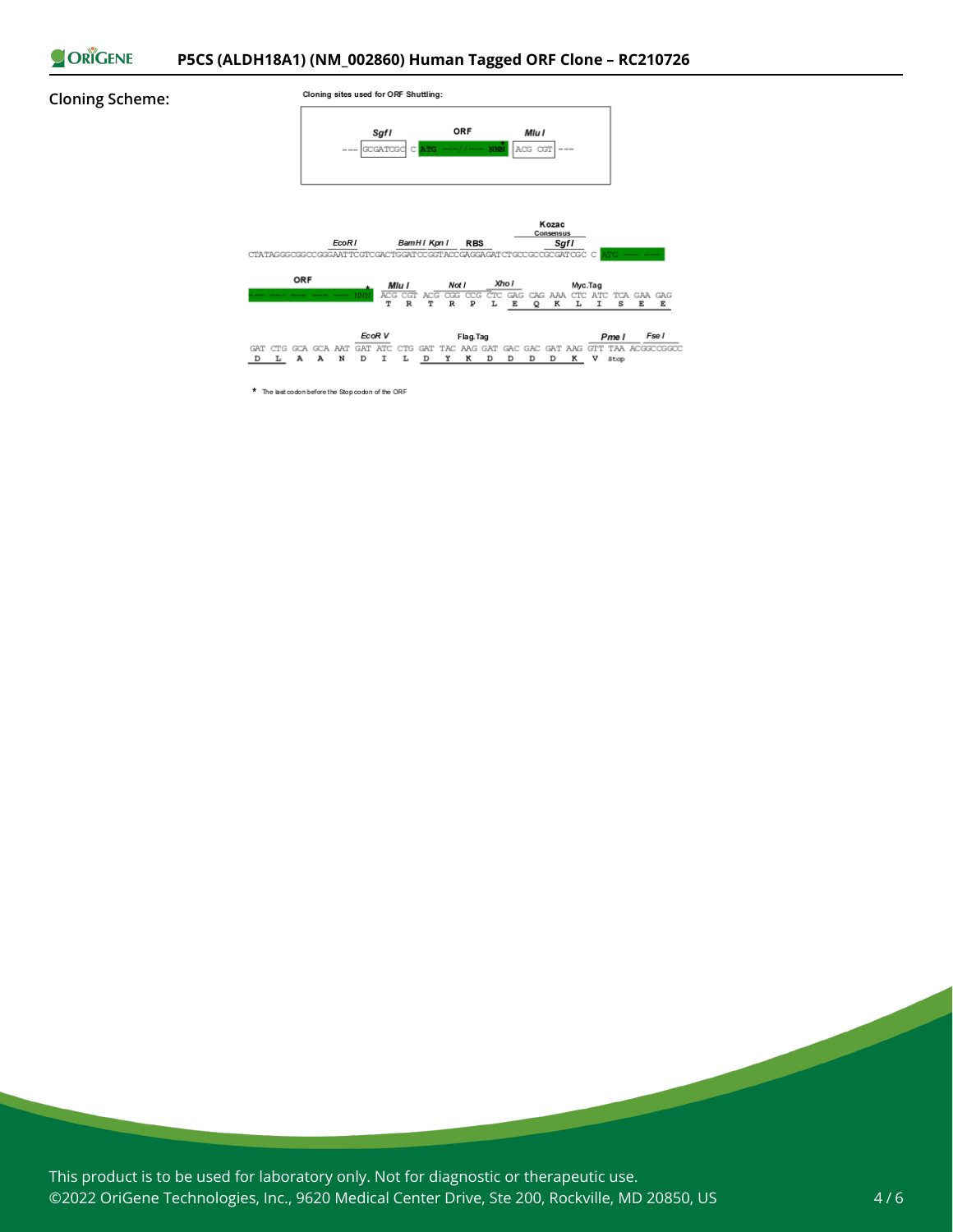ORIGENE

### **Plasmid Map:**



| ACCN:                         | NM_002860                                                                                                                                                                                                                                                                                                                                                                                                                                           |
|-------------------------------|-----------------------------------------------------------------------------------------------------------------------------------------------------------------------------------------------------------------------------------------------------------------------------------------------------------------------------------------------------------------------------------------------------------------------------------------------------|
| <b>ORF Size:</b>              | 2385 bp                                                                                                                                                                                                                                                                                                                                                                                                                                             |
| <b>OTI Disclaimer:</b>        | The molecular sequence of this clone aligns with the gene accession number as a point of<br>reference only. However, individual transcript sequences of the same gene can differ through<br>naturally occurring variations (e.g. polymorphisms), each with its own valid existence. This<br>clone is substantially in agreement with the reference, but a complete review of all prevailing<br>variants is recommended prior to use. More info      |
| <b>OTI Annotation:</b>        | This clone was engineered to express the complete ORF with an expression tag. Expression<br>varies depending on the nature of the gene.                                                                                                                                                                                                                                                                                                             |
| Components:                   | The ORF clone is ion-exchange column purified and shipped in a 2D barcoded Matrix tube<br>containing 10ug of transfection-ready, dried plasmid DNA (reconstitute with 100 ul of water).                                                                                                                                                                                                                                                             |
| <b>Reconstitution Method:</b> | 1. Centrifuge at 5,000xg for 5min.<br>2. Carefully open the tube and add 100ul of sterile water to dissolve the DNA.<br>3. Close the tube and incubate for 10 minutes at room temperature.<br>4. Briefly vortex the tube and then do a quick spin (less than 5000xg) to concentrate the liquid<br>at the bottom.<br>5. Store the suspended plasmid at -20°C. The DNA is stable for at least one year from date of<br>shipping when stored at -20°C. |
| RefSeq:                       | NM 002860.4                                                                                                                                                                                                                                                                                                                                                                                                                                         |
| <b>RefSeq Size:</b>           | 3470 bp                                                                                                                                                                                                                                                                                                                                                                                                                                             |
| <b>RefSeq ORF:</b>            | 2388 bp                                                                                                                                                                                                                                                                                                                                                                                                                                             |
| Locus ID:                     | 5832                                                                                                                                                                                                                                                                                                                                                                                                                                                |
| UniProt ID:                   | P54886                                                                                                                                                                                                                                                                                                                                                                                                                                              |
| <b>Cytogenetics:</b>          | 10q24.1                                                                                                                                                                                                                                                                                                                                                                                                                                             |
|                               |                                                                                                                                                                                                                                                                                                                                                                                                                                                     |

This product is to be used for laboratory only. Not for diagnostic or therapeutic use. ©2022 OriGene Technologies, Inc., 9620 Medical Center Drive, Ste 200, Rockville, MD 20850, US